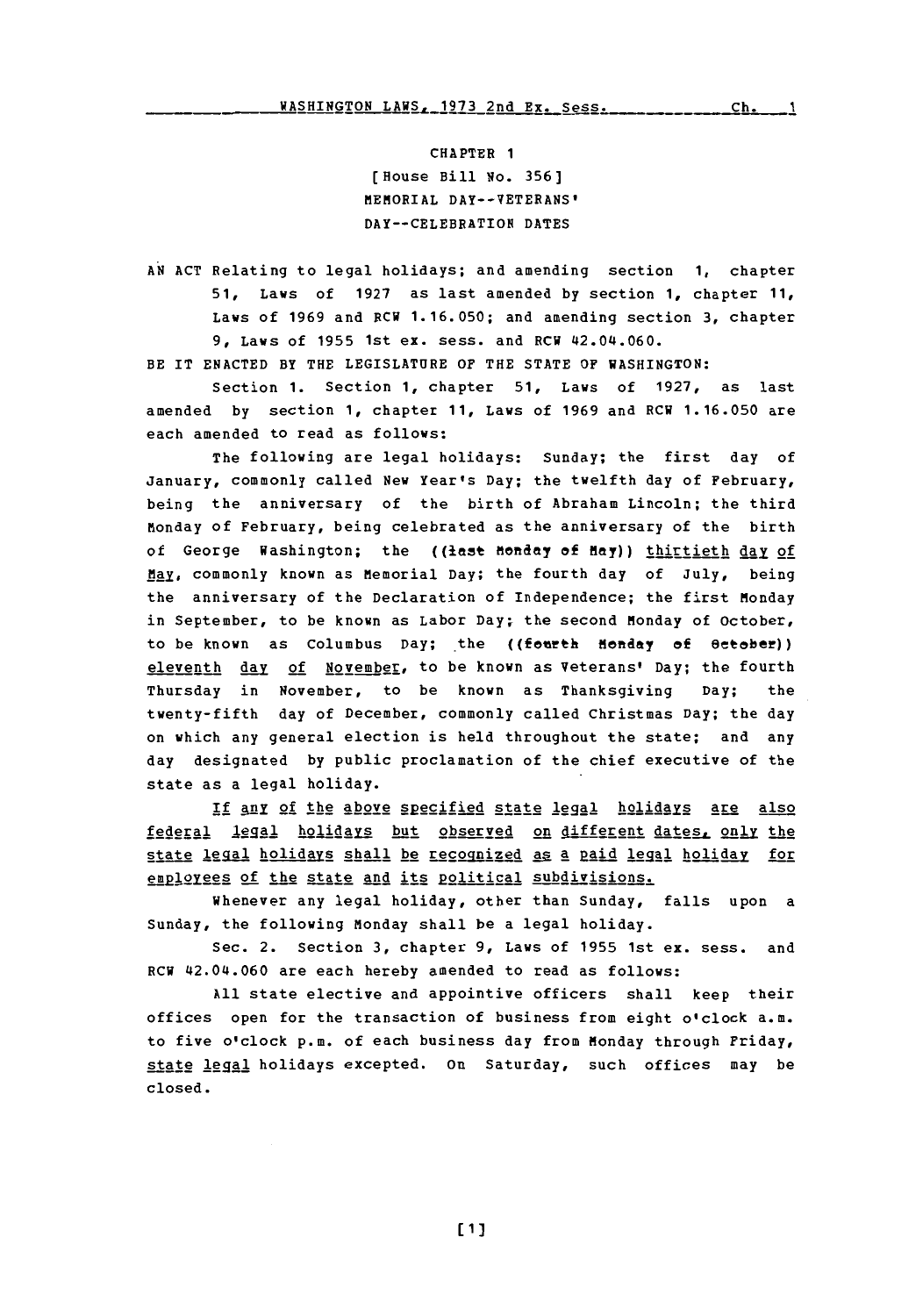## Ch. 1 WASHINGTON LAWS, 1973 2nd Ex. Sess.

This section shall not apply to the courts of record of this state or to their officers nor to the office of the attorney general and the lieutenant governor.

Passed the Senate April **11, 1973.** Passed the House April **13, 1973.** Vetoed **by** the Governor April **26, 1973.** Veto overriden **by** the Senate September 14, **1973.** Veto overriden **by** the House September 14, **1973.** Filed in office of Secretary of State September **18, 1973.** Note: Governor's explanation of veto is as follows: "I return herewith, without my approval, **HoUse** Bill No. **356** entitled:

**"AN ACT** Relating to legal holidays."

This bill provides that state employees will observe Memorial Day on the 30th of May, instead of the last Monday in May, and Veteran's Day on the 11th day of November instead of the fourth Monday in October.

If approved, House Bill **356** would create a situation where state and federal agencies would be unable to conduct business with each other on either the state or federal holiday. The private sector would also be disrupted because some firms would close on the federal holiday, others would close on the state holiday. The disruptive impact on the functions of both government and private industry would be tremendous. In addition, many families would not be able to observe these two holidays together. I have already signed into law House Bill **117,** Chapter **32** of the **1973** Regular Session, which sets school holidays to comply with federal legal holidays. Since House Bill **356** would require state employees to work on these federal holidays, many state employees would not be able to be with their families. Also there are many families where both the mother and father work, and it is very possible that their employers may not give them the same day off.

While it is recognized that many of our citizens desire to observe these holidays on the same day as they were observed in the past, such observance is in conflict with the Congressional determination that these holidays be observed on Mondays, thus giving many workers a three-day weekend. I believe it is important that we conform our